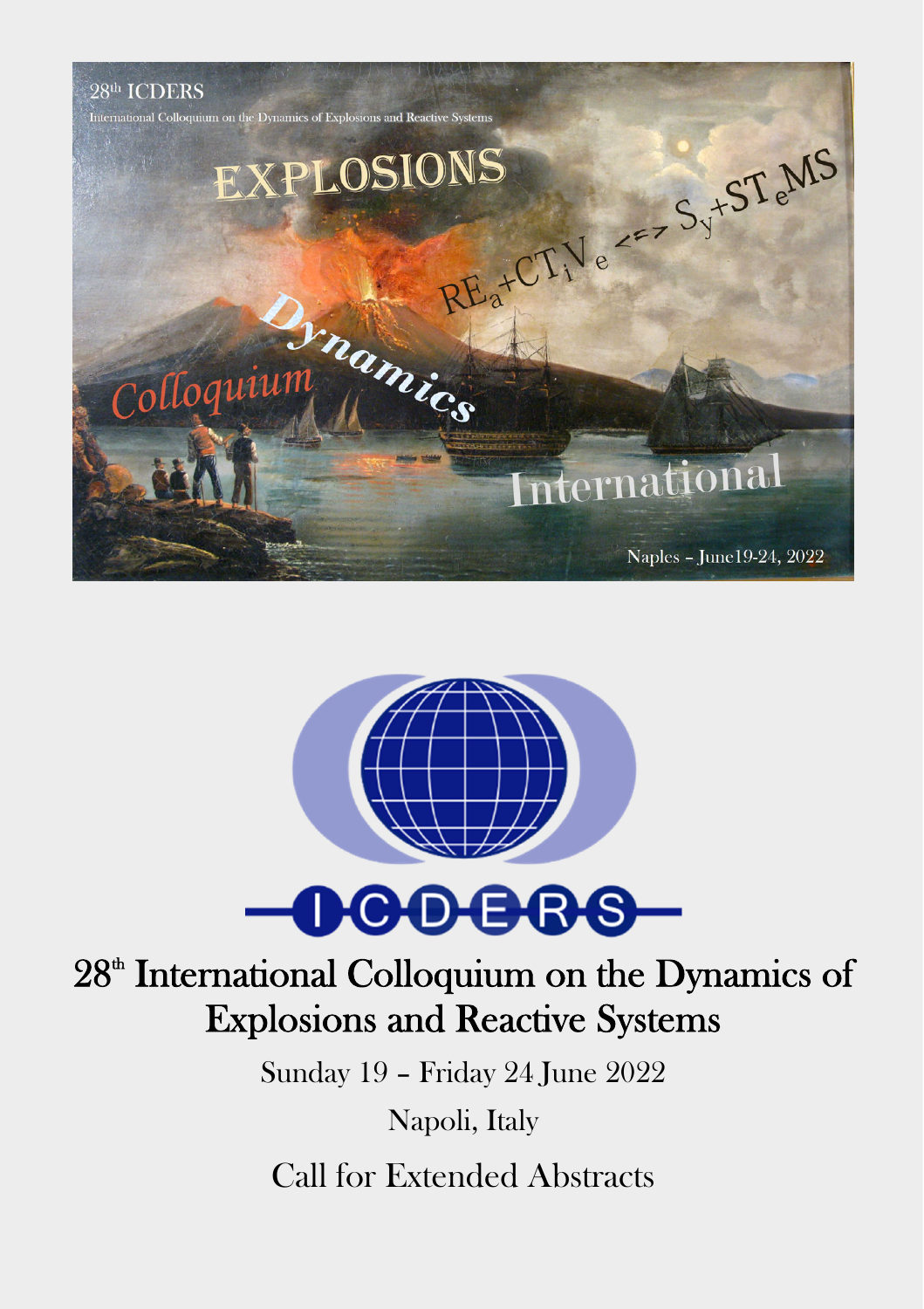The **International Colloquia on the Dynamics of Explosions and Reactive Systems (ICDERS)** have been the premier international forum for the presentation of scientific contributions in the fields of explosions and unsteady combustion, where there is a strong coupling between reaction and fluid mechanics. Since its founding in 1967 by N. Manson, A.K. Oppenheim, and R. Soloukhin, the colloquia have been held every two years. The Combustion Institute recognizes them as a Specialists Meeting on the fluid dynamics of combustion.

*Prior ICDERS Meetings:* Bruxelles (1967), Novosibirsk (1969), Marseille (1971), San Diego (1973), Bourges (1975), Stockholm (1977), Gottingen (1979), Minsk (1981), Poitiers (1983), Berkeley (1985), Warsaw (1987), Ann Arbor (1989), Nagoya (1991), Coimbra (1993), Boulder (1995), Krakow (1997), Heidelberg (1999), Seattle (2001), Hakone (2003), Montreal (2005), Poitiers (2007), Minsk (2009), Irvine (2011), Taipei (2013), Leeds (2015), Boston (2017), Beijing (2019).

#### **Venue**



For the first time in more than 50 years, the next  $28<sup>th</sup>$  edition will be held in Italy, in the beautiful and historic city of Naples. It is hosted by the National Research Council – Institute for Science and Technology for Sustainable Energy and Mobility (CNR – STEMS), in cooperation with the University of Naples *Federico II* and the University of Sannio and the assistance of MCM Eventi e Congressi..



The Chair of the Host Committee is Francesco Saverio Marra (CNR‐STEMS).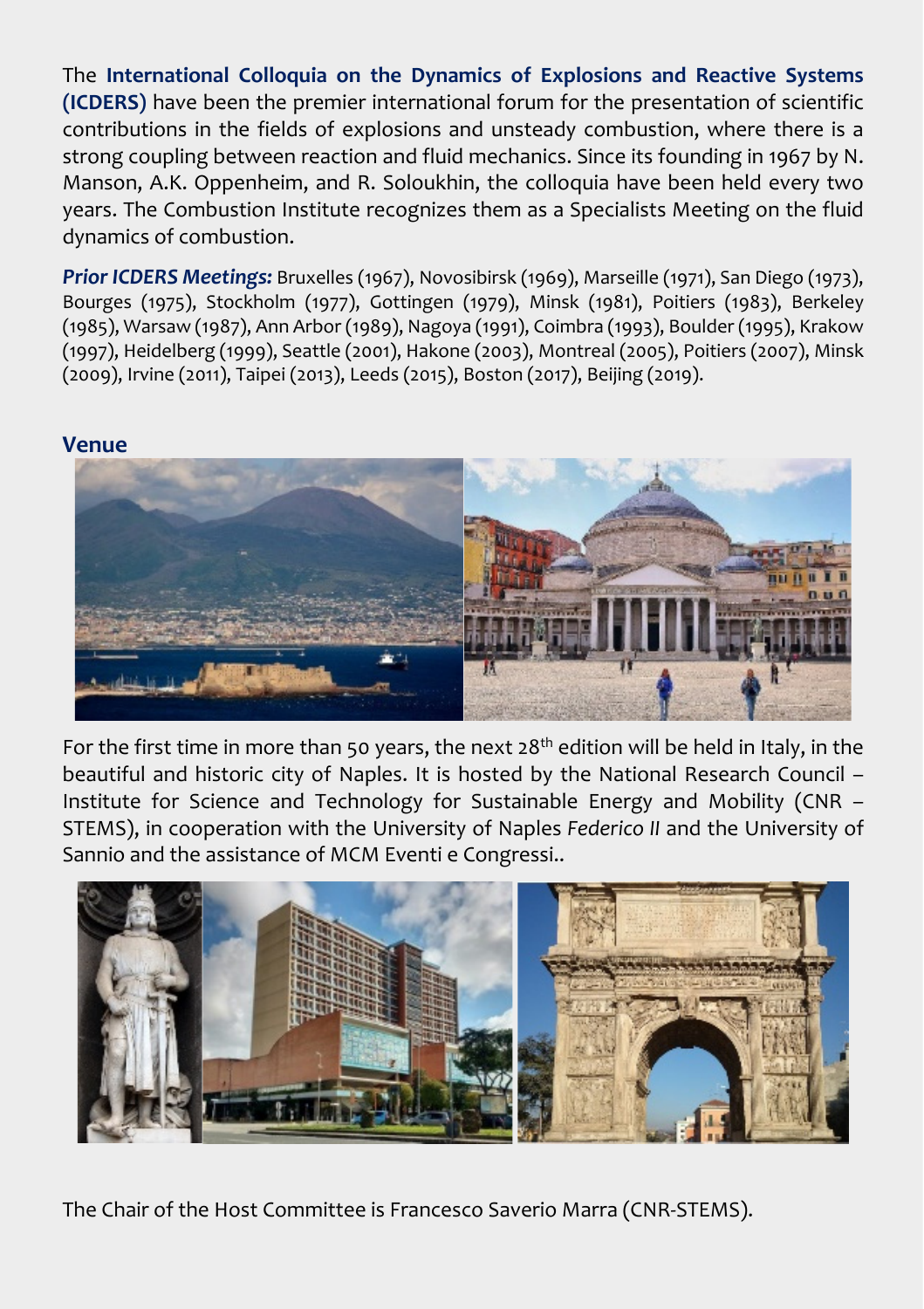# **Scientific Program**

The Colloquium encompasses and welcomes both basic and applied research. Specific examples of contributions from previous years can be found by visiting the website of the Institute for the Dynamics of Explosions and Reactive Systems (IDERS), http://www.icders.org, which has links to a collection of ICDERS proceedings.

Chairs of 28th ICDERS are:

**Akiko Matsuo (Chair)**, Keio University, Japan; Andrea Comandini (Co‐Chair), CNRS‐ORLEANS, France; Ng Hoi Dick (Co‐Chair), Concordia University, Canada; Mirko Gamba (Co‐Chair), University of Michigan, USA.

During the five days of works, plenary lectures and special sessions will cover the most advanced topics. Oral and poster presentations will represent an opportunity for an up‐ to-date view of the current research trends. The scheduled events are intended to promote the meeting among the participants.

# **Topics**

- *Detonation dynamics, structure, initiation and limits*
- *Dynamics of flame acceleration and DDT*
- *Dynamics of reactive supersonic flows*
- *Propulsion applications of detonations and high‐speed flames*
- *Pressure gain combustion, including pulsed, constant volume, and detonative combustion*
- *Astrophysical deflagrations and detonations*
- *Reactive dynamics of energetic materials*
- *Dynamics of Laminar and turbulent flames*
- *Turbulence in compressible reacting flows*
- *Multiphase reactive flow dynamics*
- *Gas and dust explosions*
- *Explosion safety*
- *Fire dynamics*
- *Diagnostics for reactive systems*
- *Numerical methods for reacting flows*
- *Nonlinear analysis and reactive analogues*
- *Modeling of reactive systems, including data‐driven and machine learning‐based methods*
- *Chemical reaction kinetics and reaction dynamics*
- *Ignition phenomena*
- *Reaction wave instabilities and quenching*
- *Relaxation phenomena in shock waves*
- *Combustion acoustic phenomena*
- *Nanoparticles and soot in reactive systems*
- *Combustion processes in IC engines*